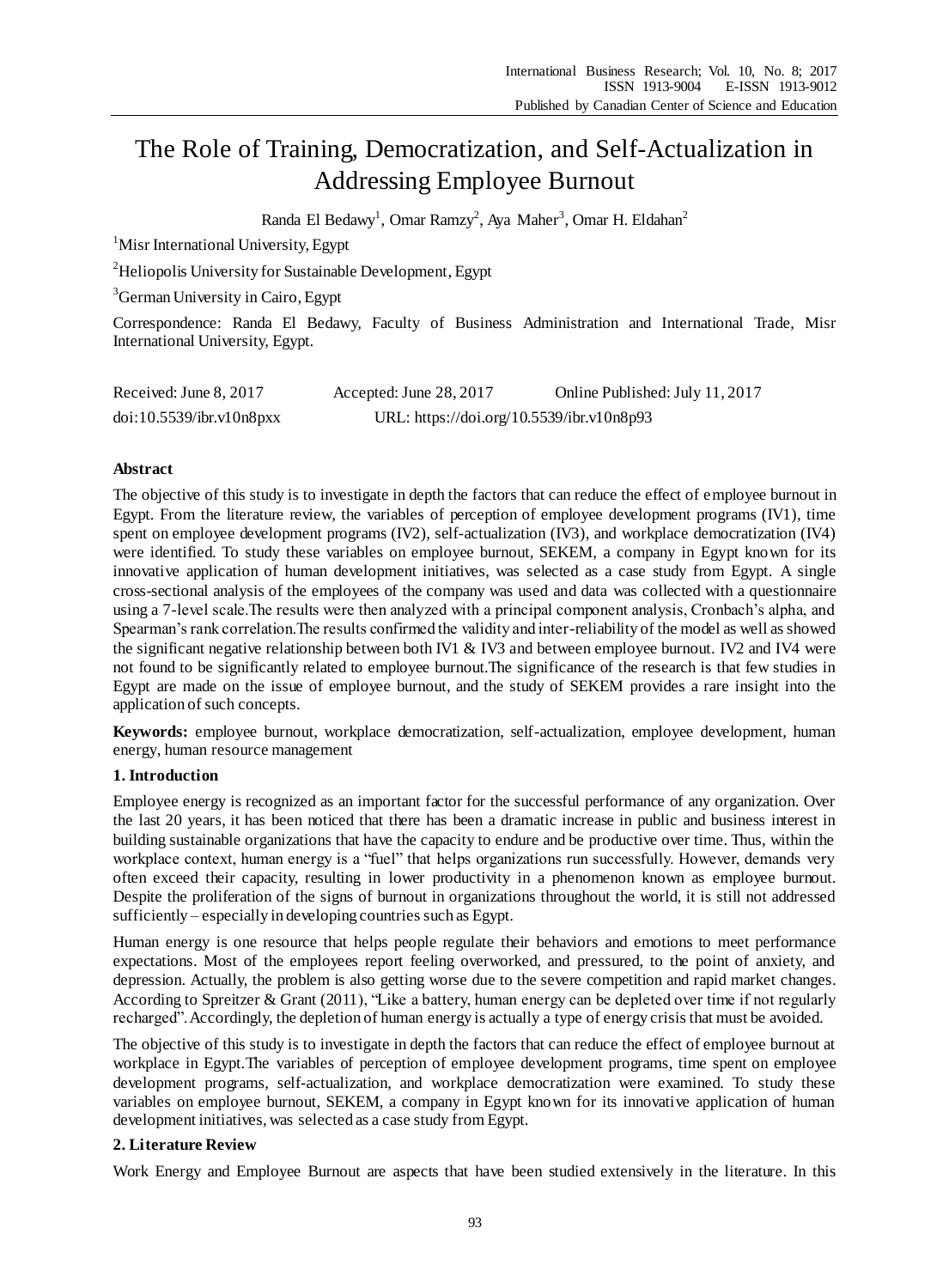section, the different definitions, concepts, and understandings of these phenomena are reviewed with the purpose of developing a theoretical framework to better explaining the relationship between these concepts as well as the tools for addressing the resulting of employee burnout problems.

# *2.1 Defining Energy at Work*

Energy can refer simply to the essence that allows us to perform physical, mental or emotional tasks (Schiuma et al., 2011). When we can work hardly and still with a smile, then we are usually motivated and a main factor in our success is our energy. Energy at work is not just our physical or mental power to work but actually it is much more an indefinable characteristic that can be considered in turn a base to reach and maintain a competitive edge (Schiuma, Mason, & Kennerley, 2011). The origin of "energy" is the Greek words 'energeia /energos' meaning "activity, operation, active, working". In turn, the success of any organization depends on its ability to maintain energetic employees (Taylor, Schwandt, & Casey, 2011).

According to Quinn, Spreitzer, & Lam (2012), energy is "the capacity to do work". However, some motivation scholars define energy as a type of resource that people can invest along (Quinn et al., 2012). Energy can be both a short-term and a long-term process. Long-term draining effects can result in a burnout which is perceived as deviations from persons' basic energy level (Schippers & Hogenes, 2011).

Taylor et al. (2011) defines human energy at work as "the force or power of human movement, action, change, or being". Then, human energy can be seen as the source or origin of human work. Thus, human energy is a required "fuel" to run organizations successfully. Yet, it is a limited resource that can be replenished as it can be depleted over time due to work demands (Fritz, 2011). Accordingly, employees need to find ways to replenish their energy on a regular basis as well as to lower levels of fatigue at the end of the weekend (Fritz, 2011). In this regard, human energy is a fundamental component of work motivation and in turn to maintain successful organizations.

# *2.2 Energy Management*

According to Spreitzer & Grant (2011), there are four levels for energy management that can be presented as a pyramid where physical energy can form the base for mental energy which can form the base for emotional energy, which in turn is the base for spiritual energy.There is actually an interconnection between motivation and energy as motivation needs energy to be realized (Schiuma et al., 2011). Energetic and motivated employees are crucial for any organization's success as they are generally more productive and creative (Schippers & Hogenes, 2011).

# *2.3 The Employee Burnout Phenomena: Job Burnout and Job Stress*

Employees nowadays are working harder, longer hours and are experiencing higher levels of stress. Thus, it is not surprising that employees in contemporary organizations are beginning to run out of energy or, in other words, experience burnout. Burnout is an extreme form of stress representing emotional exhaustion, depersonalization of others, and lack of felt accomplishment in working with others (Jawahar, 2012). Stress becomes a common feature of the modern workplace and has been identified as one of the major factors associated with job dissatisfaction and job burnout.

Several studies have confirmed a negative relationship between job satisfaction and employee burnout (Maher & El-Bedawy, 2014; Steffens, Haslam, Kerschreiter, Schuh, & Van Dick, 2014; Wang, Zheng, Hu, & Zheng, 2014). Job satisfaction reflects the degree to which a person's needs, or expectations are met at work and represents the degree of satisfaction with one's work, co-workers, supervisors, promotional opportunities, pay scale, and organizational setup. Both satisfaction and dissatisfaction represent a relationship between what one wants from a job and what one perceives to be getting from the job (Wang et al., 2014). If they feel that the organization is unable to meet their expectations, employees feel less satisfied and accordingly are more inclined to leave the organization (Kar & Suar, 2014). Job burnout has been then a serious problem along various workforces in modern societies (Chen, Wu, & Wei, 2012).

Complexity of a job such as task difficulty, confusion, or rapid decision making can lead to occupational stress (Kar & Suar, 2014). Developmental tasks put employees into risks and uncertainties, which will increase their feelings of frustration, anxiety or fear about performance failure (Dong, Seo, & Bartol, 2014). Stressful feelings are subjective and certain events can produce complex emotional states, such as a mixture of anger and worry (Mortillaro & Scherer, 2014). That's why companies should reduce stress for their employees. One option is to organize training sessions that actively address emotional competence and stress management (Mortillaro & Scherer, 2014).

Job stress can be defined as the harmful physical or emotional responses that occur when the requirements of the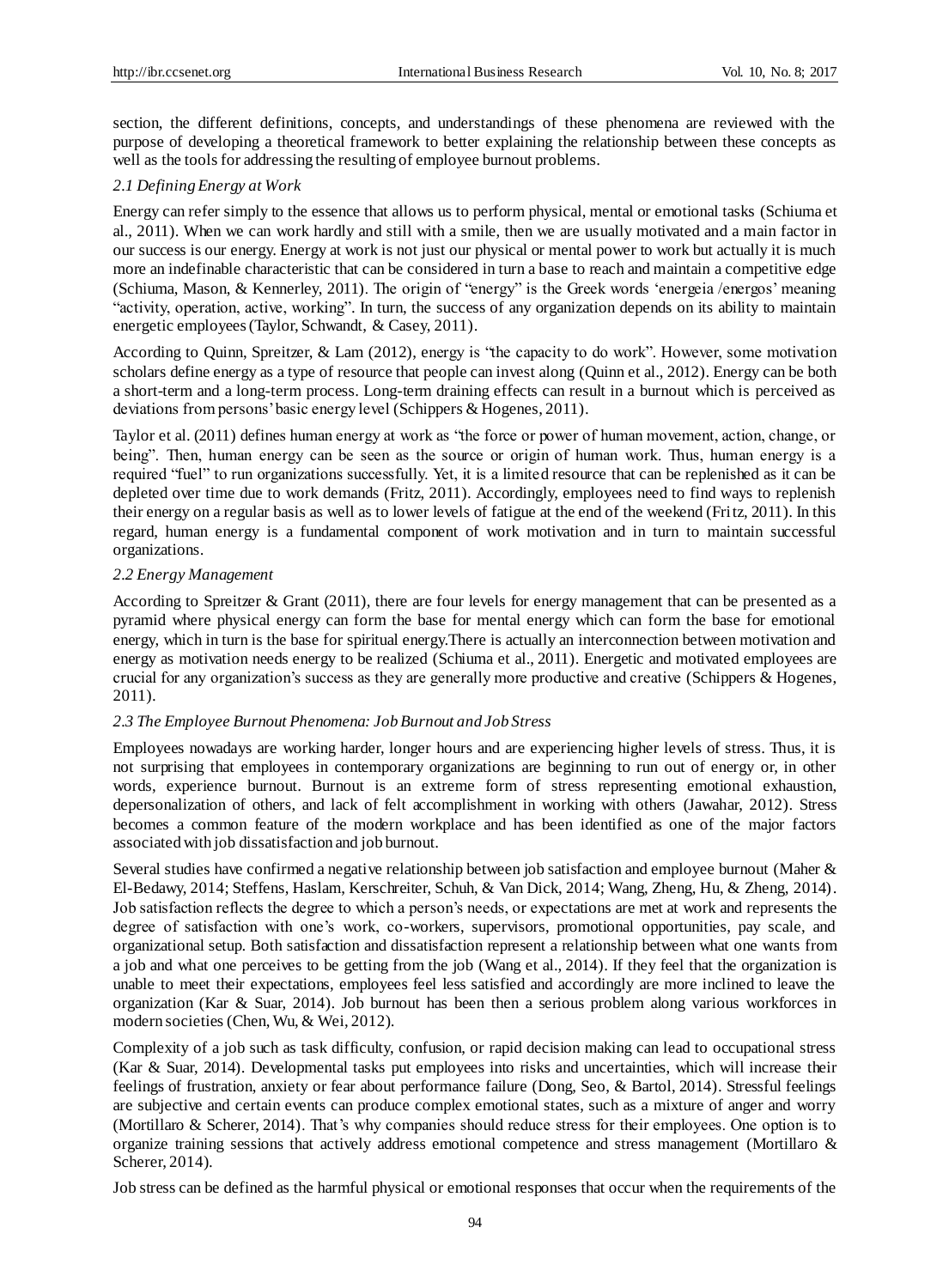job do not match the employees' capabilities, resources, or needs. Job stress occurs as well when the source of stress exceeds the individual's capacity to resist. Accordingly, job stress can predict numerous negative outcomes such as job dissatisfaction and job burnout (Wang et al., 2014). Prolonged exposure to stress can lead to burnout which is a state of physical and mental exhaustion that happens when employees are subjected to prolonged periods of stress within their work environment.

Burnout reflects emotional exhaustion, depersonalization, and personal non accomplishment. Employees' stress and burnout are generally recognized to have a negative effect on both employee health and organizational performance (Hollet-Haudebert, Mulki, & Fournier, 2011; Kar & Suar, 2014). Burnout has reached a critical stage among today's workforce because of workplace demands such as role conflict, role ambiguity, work load, work-home conflict, shift work attitudes, job complexity, physical environment, and organizational politics, all of which are positively associated with emotional exhaustion (Kar & Suar, 2014).

Furthermore, according to (Wang et al., 2014), job burnout is a multidimensional concept and reflects three components. First is the emotional exhaustion which is the feeling of being emotionally overextended and exhausted by one's work. Second is depersonalization which is the unfeeling and impersonal response toward recipients of one's service, care, treatment, or instruction. Third is personal accomplishment which is the feeling of competence and successful achievement in one's work with people (Wang et al., 2014). Burnout has been defined as a long-term consequence of aversive working conditions, characterized by the simultaneous experience of the symptoms of exhaustion and disengagement from one's job.

Disengagement refers to distancing oneself from one's work object, work content, and work in general (Demerouti, Bakker, & Leiter, 2014; Russell, Cole, & Jones, 2014). Burnout can lead to diminished job performance because of two reasons. First, job stressors or demands reduce individuals' capacity to exert control over their work environment, which in turn adversely affects their ability to function effectively. The second reason is because of fatigue that represents the intolerance of any effort. According to Chen et al. (2012), job burnout comprises three sets of factors: organizational characteristics such as systems or resources, work characteristics such as job type, or workload, and individual characteristics such as demographic, or personality. Accordingly, job burnout can have three subcomponents: work weakness-caused burnout, organizational weakness-caused burnout, and individual characteristic-caused.

The phenomenon of burnout can also be reflected by frustration, disappointment, emotional breakdown and it plays a role on the employees' turnover in the organization's life cycle (Yüksel, 2014). Fatigue reflects the inability and also the unwillingness to expend effort, reflecting both exhaustion as well as disengagement. Accordingly, burned-out workers are unable and unwilling to expend effort as burnout is characterized by emotional exhaustion (Demerouti et al., 2014; Verma & Verm, 2012). Burnout is a significant concern to organizations because of its costs in terms of lower job performance, higher turnover, lower organizational commitment, higher health care costs, and reductions in creativity and innovation. Job-provided development opportunities were significantly related to satisfaction with growth opportunities, which, in turn, was related to the citizenship behaviors.

From an employee's perspective, it is crucial to continuously update one's skill set to avoid a layoff and also to be confident of finding a suitable job in the event of a layoff. However, from an employer's standpoint, providing challenging jobs and affording employee development opportunities is critical to maintaining a motivated workforce (Dong et al., 2014; Jawahar, 2012). Research has suggested that high-commitment human resource practices as employee development affect organizational outcomes by influencing employee behaviors and attitudes. Investment in employee development represents a high-commitment strategy that affects employee commitment and motivation, and offers the organization a competitive advantage (Dong et al., 2014; Jawahar, 2012).

# 2.3.1 Strategies Employees Use at Work to Increase their Energy

There are various 'Physical, Relational, Mental or Spiritual' strategies that can be enriching human energy at work such as taking a break to fulfill basic physiological needs, or interacting with people in a positive manner or making plans for the future or perceiving the meaning of one's work (Fritz, 2011). To manage human energy at work, Schippers & Hogenes (2011) pointed out as well main practices such as planning for long-term goals, adding to physical fitness.

#### 2.3.2 Individual Strategies Related to Vitality and Fatigue at Work

The energy management strategies found to be most positively related to setting a new goal, learning something new or focusing on what can give joy at work (Fritz, Lam, & Spreitzer, 2011). When people are learning, they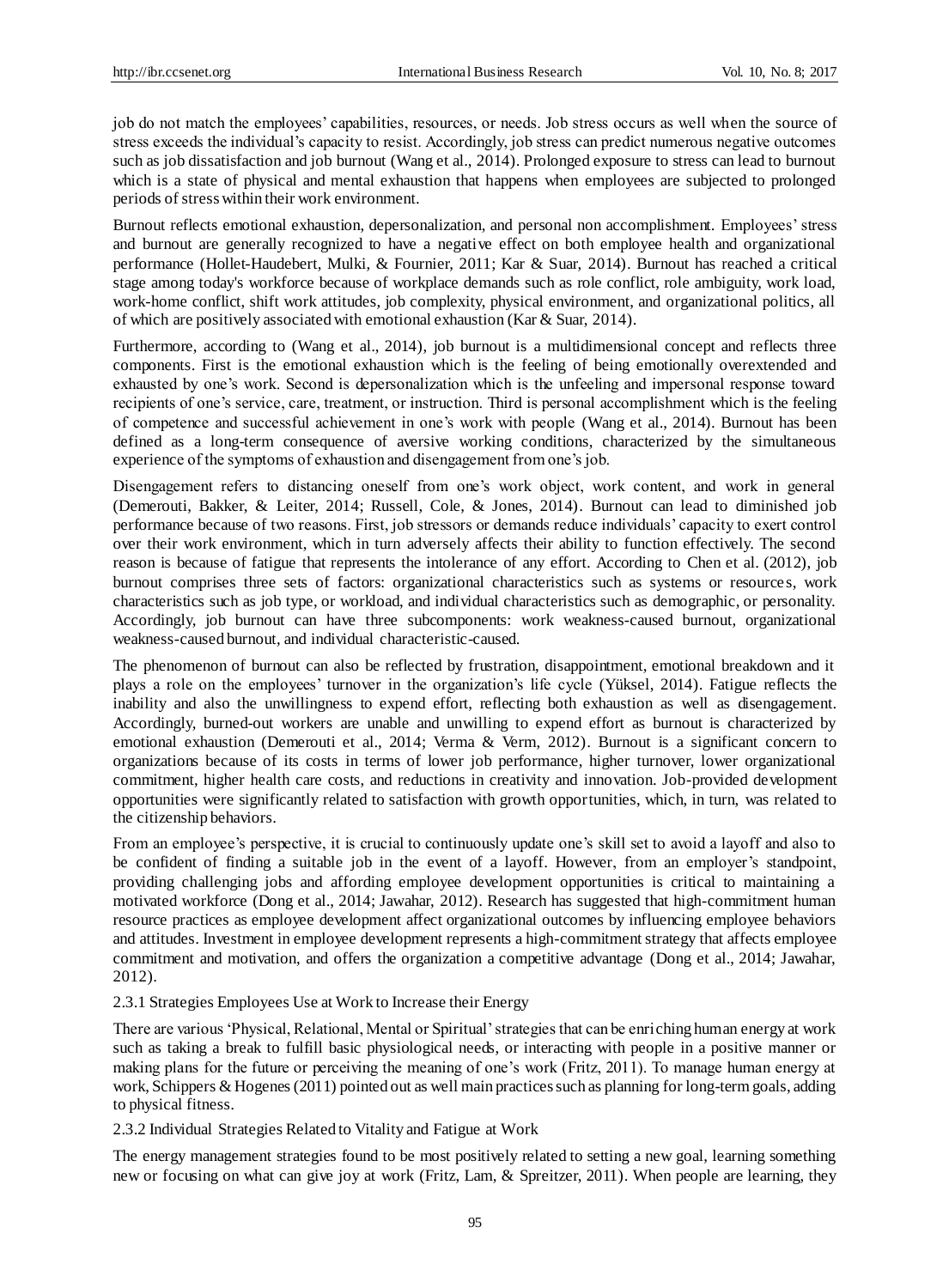become open to new things rather than being resistant to change, which further increases vitality. In terms of relationships at work, recent research suggests that positive relationships at work are energizing, both physically and emotionally (Dutton & Heaphy, 2003). Moreover, it was found that individuals who were able to energize others reflected themselves as input for higher level of job performance (Fritz et al., 2011).

2.3.3 Employee Engagement through Training and Development

Strategic human resource management emphasizes the importance of investing in human resources to create and sustain the organizations' competitive advantage (Jawahar, 2012). Many researchers confirmed that employees who are engaged, are also more productive, whereas employees lacking energy show deteriorating performance (Demerouti et al., 2014; Stankiewicz, Bortnowska, & Łychmus, 2014). Employee engagement refers to the extent to which employees are motivated to contribute to organizational success and intend to remain with their organizations (Wiley, 2014).

Given the importance of continuous human resources development, employees usually expect from their organizations to provide them with development opportunities as they perceive it as important aspects of the psychological contract. Effective utilization of employees' energy and retaining them is one of the biggest challenges that face the organizations. Employee engagement can affect employees' contribution for organizational success. Accordingly, employee engagement is an emerging concept that addresses various challenges that organizations are facing nowadays such as profitability, customer satisfaction, and business productivity (Bhuvanaiah & Raya, 2014). Human resource management has a positive impact on the company's competitive advantages, as innovation, and adaptability come basically from human resources. Accordingly, employees are required to continuously learn new knowledge and skills for better performance. Human resources development practitioners play significant roles through training and organizational development efforts (Cosby, 2014).

Training and development can play a crucial role in increasing necessary competence and motivating employees. In addition, training and development practices can promote entrepreneurial behavior and encourage high employee participation. Human resources development is a process of developing human expertise through organization development and personnel training for the purpose of improving organization's performance (Russ-Eft, 2014). Training refers to activities that provide employees with required skills to perform better in their current jobs based on an assessment of employees' strengths and weaknesses. According to Suttapong, Srimai, & Pitchayadol (2014), training can generally improve employees' technical skills and interpersonal skills, as well as can upgrade employees' performance, adding to prepare employees for future job assignments.

Training can then make a positive contribution to the overall effectiveness of the organization through empowering employees. Training also provides employees cross functional perspectives and a support for cooperative behaviors. All in all, training can develop a productive human resources which is required for any organization's success (Suttapong et al., 2014). The work plays a very critical role of any individuals' life through meeting the psychological and social needs (Yüksel, 2014). The current unpredictable environment creates a threat of losing one's job. Therefore, satisfaction with growth opportunities can provide assurance that in case of a job loss, the employee has the necessary skills and competencies to find suitable employment. Accordingly, employees who are satisfied with growth opportunities, have usually lower levels of emotional exhaustion and higher levels of personal accomplishment (Jawahar, 2012).

Investing in human resources through training and development activities enhance positive work behaviors that are necessary to maintain a competitive advantage. Actually, satisfied and motivated employees engage in citizenship behaviors which can as well support organizational effectiveness (Jawahar, 2012). Developmental activities provide better opportunities to perform new tasks that employees will find interesting, as they are then more likely to experience positive feelings such as enthusiasm and enjoyment. By developing employees' competences, organizations can enhance their stock of human capital to reduce the costs of recruiting and selecting external new hires to fill managerial positions (Dong et al., 2014).

**H1 :** Positive perception of employee development programmes is negatively correlated with employee burnout.

**H2 :** Time spent on employee development programmes is negatively correlated with employee burnout.

*2.4 Employee Engagement through Workplace Democratization*

The concept of workplace democracy is a term that emerged with the labor union movements to support the rights of labors in the absence of labor freedom of expression in UK and US. According to Harrison & Freeman (2004), workplace democracy can be described as any action or a change in the organizational structure or the internal process of the organization that allows workers to influence the decisions of their organizations. Despite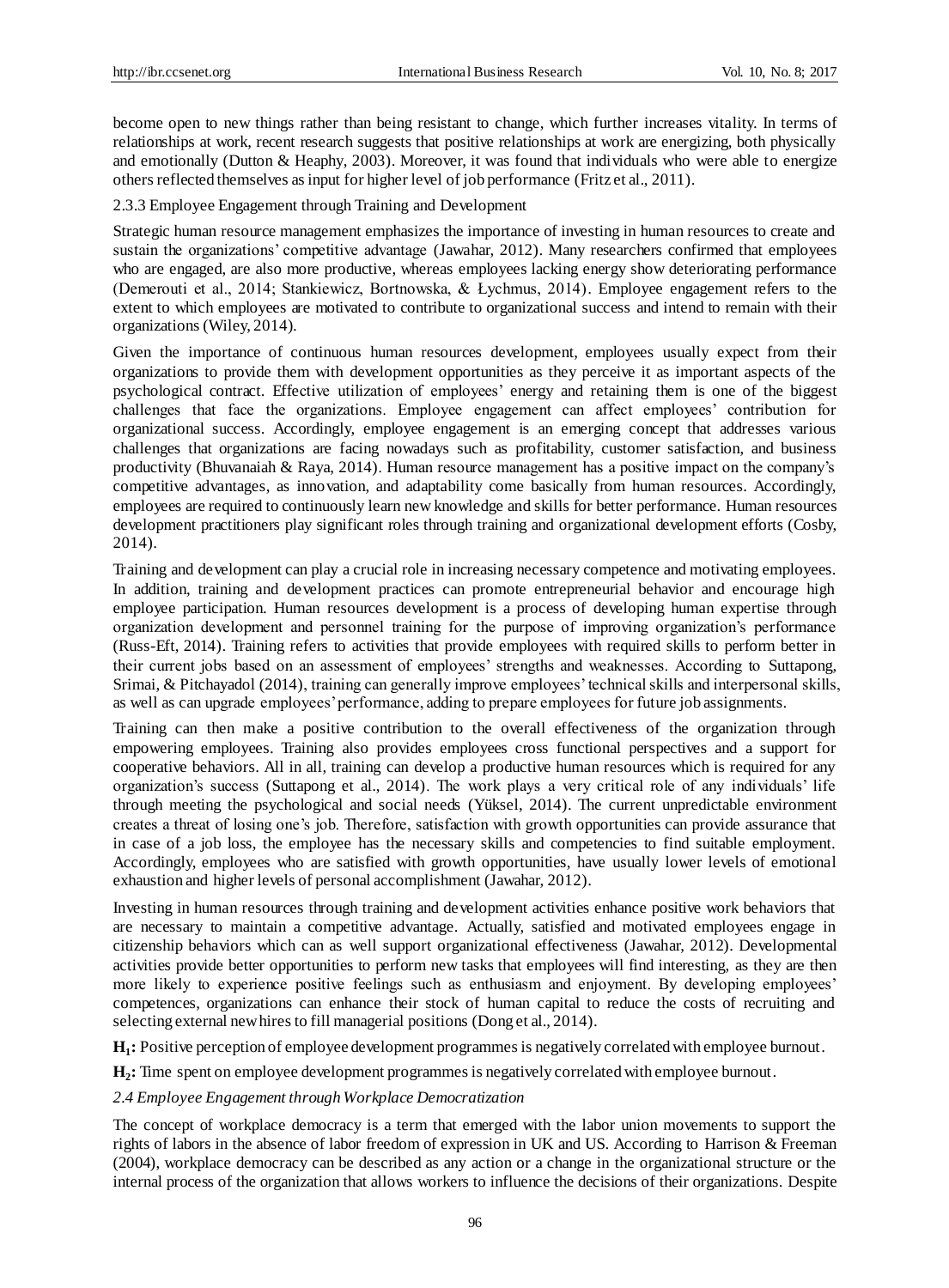the fact that there are many definitions for workplace democracy, there are common concepts and themes for it in almost all studies. The common definitions for workplace democracy imply the necessity for labor freedom and rights in the presence of equality, collective decision-making, and participation.

The terms used by scholars for workplace democracy include industrial democracy, organizational democracy, participatory democracy, worker participation, workers' control, etc… (Collom, 2001). Due to the need of a more unified definition, work place democracy was defined by Harrison & Freeman (2004) as "any action, structure, or process that increases the power of large group of people to influence their organization's decisions and activities can be considered a move toward [workplace] democracy".

The growing role of human resource management instead of the traditional personnel, with the rise of global competition, had placed much emphasis on employees' rights and well-being. Most studies came up with the general core requirements for workplace democracy in organizations which can be summarized in fulfilling the following (Luhman, 2006; Markowitz, 1996):

- Open communication internally and externally.
- Open governance and decentralization of power, decisions and responsibility to lower level employees.
- Freedom given to labor to express themselves and be given discretion to choose.
- The right for labor to have meaningful work.
- No discrimination for gender or ethnicity.
- Less supervision or narrow span of control with some authority and responsibility given to labor.
- More worker control over the functions that impact them.
- Availability of trust and rapport between top management and workers with less fear to question control or some issues related to them.
- Smooth flow of information inside the organization.
- The freedom of expression given to workers to discuss job design, work requirements and quality.
- Team based organization structure or flattened with non-hierarchical controls.

However, workplace democratization is not simply about the rights provided to employees, as "workplace democracy is not possible without meaningful work" (Mason, 1982). As such, workplace democracy is not only a method for enhancing workers' rights, but its purpose and implementation are directly related to the well-being of the institution itself. In fact, it has been found that the implementation of workplace democracy will affect organizations positively. These impacts, according to (Grady, 1990; Harrison & Freeman, 2004; Holtzhausen, 2002; Luhman, 2006), can be summarized in the following points:

- Work place democracy allows individuals to have control over their work.
- The representation of women and unrepresented groups in the organization is enhanced when democracy exists in the workplace.
- Work place democracy enhances employees' quality of work life which helps with their knowledge and competency.
- The participation involved in the workplace democracy helps build employees' commitment, responsibility and employees' citizenship.

**H3 :** Workplace democratization is negatively correlated with employee burnout.

#### *2.5 Self-Actualization in the Workplace*

The concept of self-actualization is quite old to psychologists and has been described as the realization of one's potential and self which is the key component of one's success (Ozsoy, 2010). 'Self-actualization' has been attributed to people who are capable of realizing their own potential; they have a balanced view of themselves, are self-confident, and have self-esteem. Self-actualized people use their strength in reaching their goals (Goldstein, 1939; Maslow, 1943). Psychologists believe that individuals who are self-actualized are usually satisfied with their life. According to William James, the self consists of three components which are the 'material or bodily' component of the self that includes anything the person possess, the 'social' component of the self that implies the social roles within the social environment, and the 'spiritual' component of the self that comprises our feelings and thoughts about ourselves (James, 1890).

Maslow's Hierarchy of needs categorized 'self-actualization' on top of the pyramid or the attainment of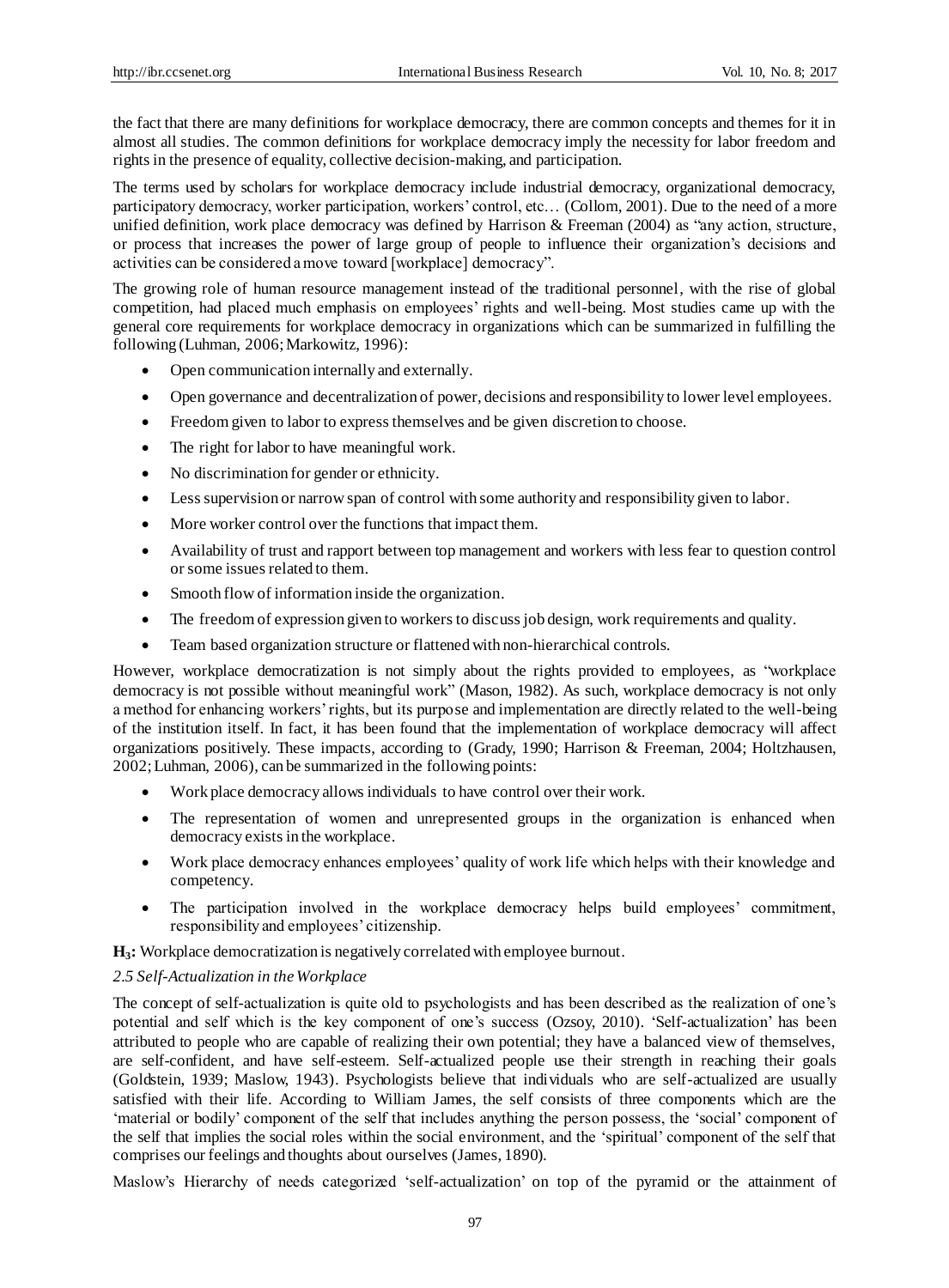individuals basic needs of physiological, safety/security, love/belongingness, and self-esteem (Maslow, 1943). Self-actualization can be achieved when a person explores his talents and capabilities and acts on them. Many scholars discussed the concept of self-actualization with its relation to one's talents and creativity or using one's talents and potential to be capable and in control of becoming what you want to be. As such, creativity and self-actualization were found to be strongly related. Furthermore, Maslow emphasized self-actualization as the tendency of a person to be self-fulfilled from doing what he can do more and more. Self-actualization leads a person to accept him/herself, feel in control of one's life, grow forward and be emotionally stable. The deeper the person realizes and explores himself, the closer he reaches self-actualization (Maslow, 1987).

In this context of self-actualization, it is important to note that these concepts can be heavily reinforced by the workplace itself. If an organization emphasizes and promotes employee engagement in creative and social endeavors, then such an organization is playing its part in promoting the self-actualization of its employees. As such, an organization that has its ideals, goals, and purposes, closely related to that of its employees and surrounding community, is an organization that attempts to fulfill its employees' purpose, a level higher than by more material and financial rewards, and can motivate its employees beyond what these material rewards.

**H4 :** Self-actualization at the workplace is negatively correlated with employee burnout.

# *2.6 Case Study: SEKEM*

SEKEM is a unique company in Egypt and makes it singularly interesting and important to study and analyze. Its success further makes it important to research for other companies to attempt, to emulate and to apply its concepts. The philosophy of the organization is grounded in its name, for SEKEM as is a "hieroglyphic word which means vitality" (Ramzy & Wahieb, 2012). As SEKEM's overarching vision is one grounded in the concept of Sustainable Development (SD) (Khalil, Ramzy, & Mostafa, 2013).

SEKEM has always placed great importance in the concept of SD, and has infused its concepts into all of its operations, which includes its employees. In terms of SEKEM's human resources, SEKEM follows the concept of human development through a variety of programs relating to weekly forums, discussions with the CEO and chairman of the board, activities in the various arts, eurhythmy sessions, guest lectures and visits from experts in SD from around the world, and a host of other activities. This is in addition to how it includes its employees in the decision making process, its commitment to women and minorities, and its overall commitment to a higher goal.

For these reasons, SEKEM is uniquely situated to measure all of the factors and variables previously mentioned. In Egypt, companies that engage in such activities are a rarity and the availability of this organization for study allows for a look into a highly successful organization which may provide insights into how these variables impact employee burnout, and from these results come up with recommendations for other organizations around Egypt to apply.

# **3. Conceptual Framework**

The review of literature shows the different factors that affect human energy and burnout which can be manifested in the conceptual framework in Figure 1. From the established hypotheses gleaned from the literature review.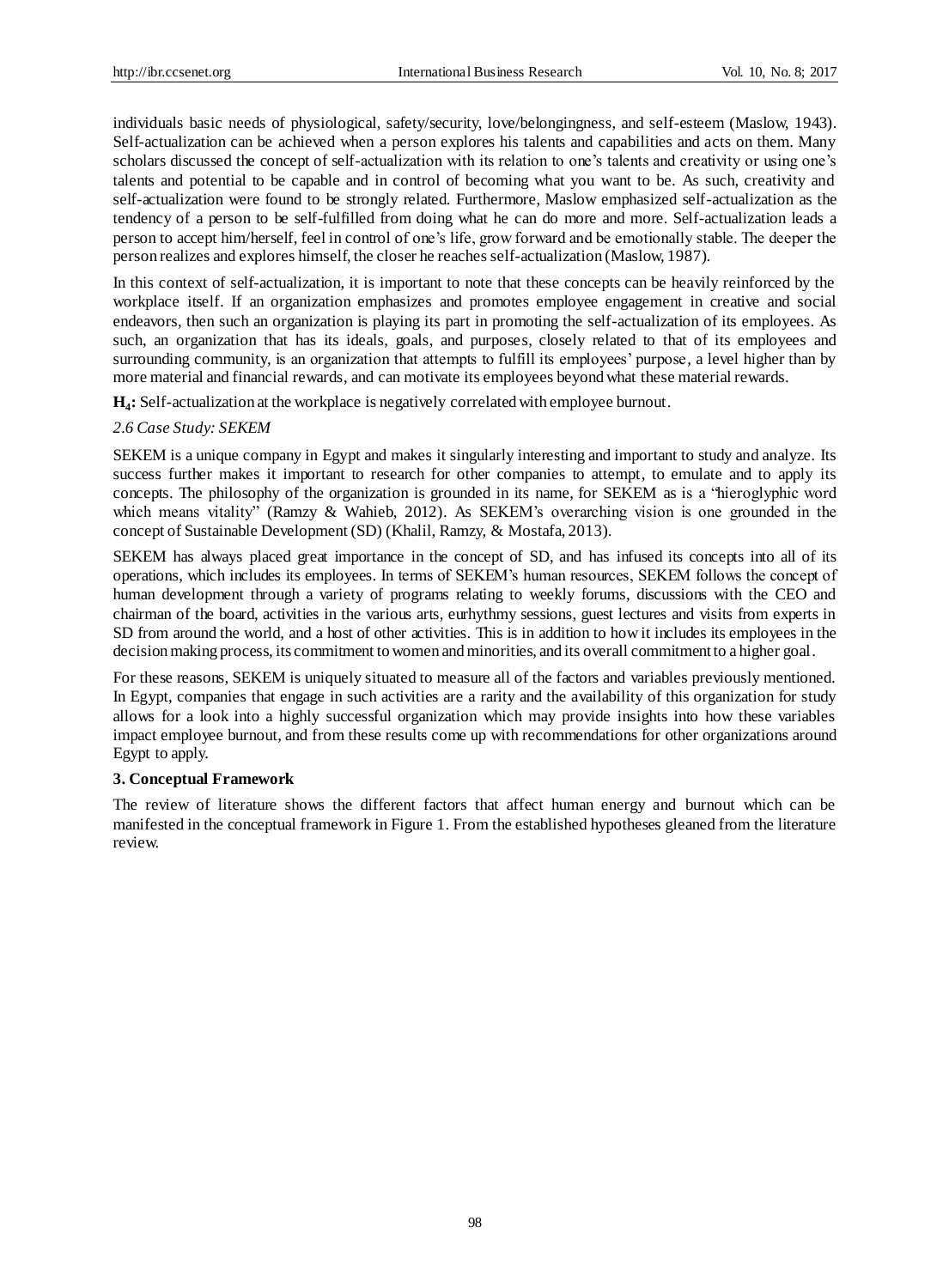

Figure 1. Conceptual Framework of Factors impacting Employee Burnout

# **4. Methodology**

The purpose of this study is to obtain a greater understanding of the different factors that can impact (or reduce) the drainage of human energy and employee burnout. For this study, an Egyptian company which has pioneered the use of various techniques for employee engagement and development was selected. The company chosen was SEKEM which is the parent company of various initiatives in Egypt related to sustainable development. As an extension of this concept, human development has always been at the forefront of its endeavors and it strives to engage all of its employees in various activities and programs for the entire duration of their employment.This institution is taken as a case study in terms of what can be achieved through the use and implementation of various developmental activities in addressing the aforementioned issues.

As such, the researchers conducted a single cross-sectional analysis of the employees of SEKEM as well as its affiliates including its NGO, SEKEM Development Foundation, and Heliopolis University for Sustainable Development.The study uses a descriptive, conclusive research design through a quantitative analysis of a questionnaire distributed to the various employees of the companies.The questionnaire was developed in English on a 7-level scale. However, since the company is based in Egypt, the help of a local expert was used for translating the questionnaire into Arabic. The data was then gathered an analyzed using SPSS and R the statistical package (R Core Team, 2014).

The data was collected through the distribution of the questionnaire throughout SEKEM. This was accomplished by giving the questionnaires to the HR department at SEKEM Holding which then randomly selected departments to distribute the questionnaire to. The HR department then collected the completed questionnaires and brought them back to the authors for analysis. For Heliopolis University staff, however, an email was sent to all staff in the university as a self-administered online questionnaire.

# **5. Analysis**

The data collection resulted in a total of 68 valid responses  $(n = 68)$  out 300 questionnaires sent with a response rate of 22.67%.While this number is somewhat small for a study on these matters, it is important to note that the data is gathered from only one institution and reflects the willingness of participants within the organization to respond to questionnaires as well as the accessibility of the employees. It is considered that this number of respondents is sufficient to get an accurate view into the inner workings of SEKEM and extrapolate the necessary inferences.

An exploratory factor analysis was used in to measure the validity of individual constructs (Mourad, Ennew, &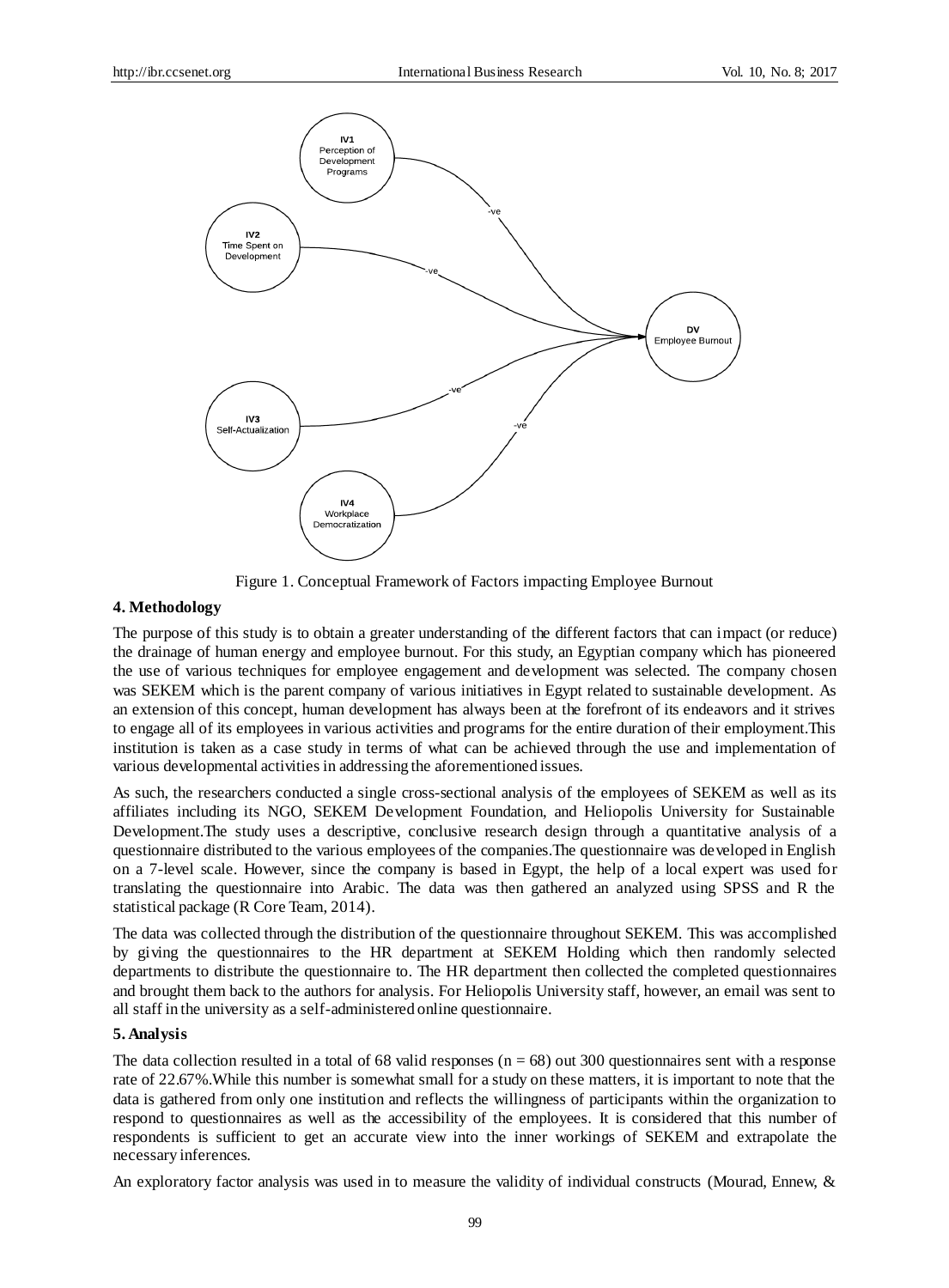Kortam, 2011). As such a principle component analysis was used with a direct oblimin rotation. The direct oblimin was selected due to the hypothesized correlations between the components.

Furthermore, a KMO and Bartlett's test was used to measure the significance and validity of the entire model as seen in Table 1. From this test, a high degree of consistency was found between the different variables and components in tandem with the questions' and variables' original design.

Table 1. KMO, Bartlett's Test, and Variance Explained by PCA

| <b>Test</b>                                      |                 | Value   |  |
|--------------------------------------------------|-----------------|---------|--|
| KMO measure of sampling adequacy                 |                 | .786    |  |
| <b>Total Variance Explained</b><br>$(5$ Factors) |                 | 71.52%  |  |
|                                                  | Approx. Chi-Squ | 877.297 |  |
| Bartlett's test of sphericity                    |                 | 210     |  |
|                                                  | Significance    | .000    |  |

In Table 1, it can be seen that the KMO test is more than adequate with a value greater than 0.5 (0.786) and Bartlett's test of sphericity is found to be significant  $(P < 0.01)$ . These values provide confidence that the questions were successfully loaded into 5 factors in total which explain 71.52% of the total variance of the model.This is considered an acceptable amount, and as such a component matrix and pattern matrix were conducted.

A component matrix was then established with absolute values less than 0.3 being suppressed in order to view the relationships between the varying questions.The results are as follows in Table 2.This was followed by a pattern matrix, shown in Table 3, sorted by highest to smallest value in the individual components.Values less than 0.30 were suppressed and values of questions in components other than intended were removed.The resulting values confirm to a high degree the validity of the model.In addendum, a Cronbach's Alpha was used to measure for inter-reliability of the model with all variables resulting of an alpha representing strong reliability with  $\alpha$  > 0.7 (Tavakol&Dennick, 2011).

Table 2. Principle Component Analysis - Component Matrix (Values < 0.30 suppressed)

|                                                                          |         | Component      |      |         |         |  |  |
|--------------------------------------------------------------------------|---------|----------------|------|---------|---------|--|--|
| Question                                                                 | 1       | $\overline{2}$ | 3    | 4       | 5       |  |  |
| IV3.2: I am proud to tell others that I am part of this organization.    | .783    |                |      |         |         |  |  |
| IV1.4: I feel that the development programs that I engage in have a      | .766    |                |      |         |         |  |  |
| positive effect on my life                                               |         |                |      |         |         |  |  |
| IV3.1: I find that my values and organization's values are very similar. | .763    |                |      |         |         |  |  |
| IV3.7: Working in my organization makes me feel special compared to      | .760    |                |      |         |         |  |  |
| employees of other companies                                             |         |                |      |         |         |  |  |
| IV1.1: I feel that the development programs offered by my work are       | .736    |                |      |         | $-.351$ |  |  |
| useful                                                                   |         |                |      |         |         |  |  |
| IV1.2: I enjoy engaging in the activities offered in my workplace        | .720    |                |      |         | $-.313$ |  |  |
| IV3.6: My work helps me pay my dues to society and the world             | .688    | $-.441$        |      |         |         |  |  |
| IV1.3: After participating in a development program, I feel more         | .686    |                |      |         | $-.353$ |  |  |
| relaxed                                                                  |         |                |      |         |         |  |  |
| IV3.3: I find that in my work, I do what is most important to me in my   | .655    | $-.559$        |      |         |         |  |  |
| life and strive towards achieving those things.                          |         |                |      |         |         |  |  |
| IV3.5: I feel a high sense of achievement from my work                   | .621    | $-.444$        |      |         |         |  |  |
| IV3.4: I feel that, through my work, I contribute to my community        | .597    | $-.566$        |      |         |         |  |  |
| IV4.3: I feel like my opinion is valued by management                    | .551    | .463           |      | $-.395$ |         |  |  |
| DV1.1: I feel very tired while doing my job                              | $-.537$ | .494           |      |         |         |  |  |
| IV4.2: Management usually asks for feedback and opinions from            | .491    | .643           |      |         |         |  |  |
| employees before making a decision                                       |         |                |      |         |         |  |  |
| IV2.2: How many hours per week does your employer provide personal       |         | .555           |      | .520    | .355    |  |  |
| or professional development? [Hours/Week]                                |         |                |      |         |         |  |  |
| DV1.3: Lately, I am always feeling exhausted                             |         |                | .712 | .332    | $-.354$ |  |  |
| DV1.4: Lately, it has been difficult for me to get out of bed to go to   | $-.403$ |                | .621 |         |         |  |  |
| work                                                                     |         |                |      |         |         |  |  |
| DV1.2: I find it hard to focus on my work                                | $-.335$ |                | .571 | .337    |         |  |  |
| IV4.4: I find that employees of my organization help shape the vision    | .357    | .392           | .393 | $-.322$ |         |  |  |
| and long term plan of the company                                        |         |                |      |         |         |  |  |
| IV4.1: I am usually included in the decision making process              | .498    |                |      | $-.512$ |         |  |  |
| IV2.1: How many hours per week do you engage in these programs?          |         | .428           |      | .379    | .600    |  |  |
| [Hours/Week]                                                             |         |                |      |         |         |  |  |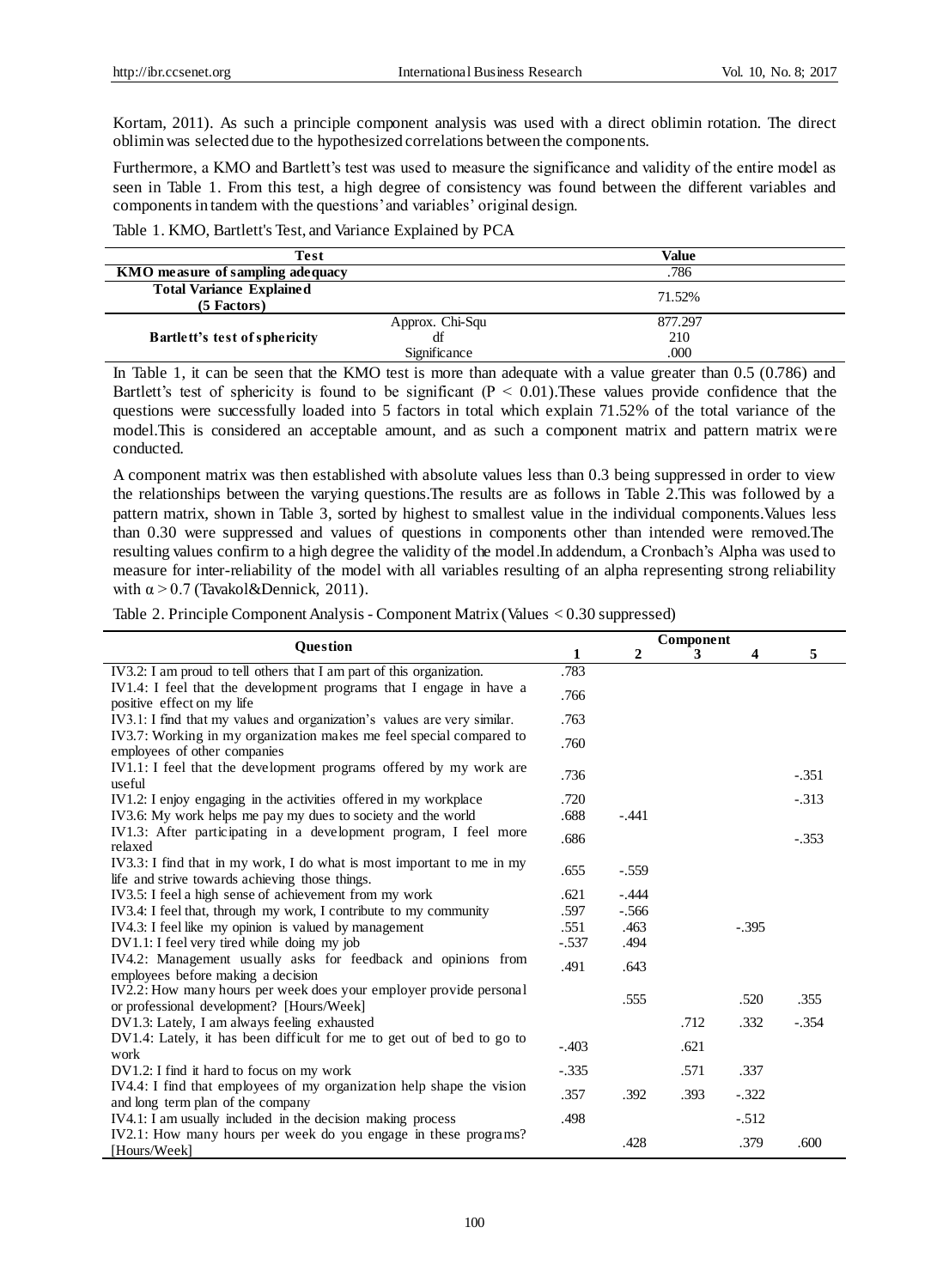|                        |                                                                      | Component    |                |      | Cronbach's |      |                 |
|------------------------|----------------------------------------------------------------------|--------------|----------------|------|------------|------|-----------------|
| <b>Variable</b>        | Question                                                             | $\mathbf{1}$ | $\overline{2}$ | 3    | 4          | 5    | Alpha           |
|                        | IV1.3                                                                | .841         |                |      |            |      |                 |
| $\mathit{IVl}$         | <b>IV1.1</b>                                                         | .839         |                |      |            |      | .899            |
|                        | <b>IV1.4</b>                                                         | .810         |                |      |            |      |                 |
|                        | <b>IV1.2</b>                                                         | .778         |                |      |            |      |                 |
|                        | IV3.5                                                                |              | $-921$         |      |            |      |                 |
|                        | IV3.3                                                                |              | $-.890$        |      |            |      |                 |
|                        | IV3.6                                                                |              | $-.829$        |      |            |      |                 |
| IV3                    | IV3.4                                                                |              | $-.771$        |      |            |      | .897            |
|                        | IV3.7                                                                |              | $-.528$        |      |            |      |                 |
|                        | IV3.2                                                                |              | $-.520$        |      |            |      |                 |
|                        | IV3.1                                                                |              | $-.344$        |      |            |      |                 |
|                        | <b>IV4.1</b>                                                         |              |                | .885 |            |      |                 |
|                        | <b>IV4.4</b>                                                         |              |                | .746 |            |      |                 |
| IV <sub>4</sub>        | IV4.2                                                                |              |                | .722 |            |      | .797            |
|                        | IV4.3                                                                |              |                | .435 |            |      |                 |
|                        | DV1.1                                                                |              |                |      | $-.830$    |      | .761            |
| DV                     | DV1.3                                                                |              |                |      | $-.816$    |      |                 |
|                        | <b>DV1.2</b>                                                         |              |                |      | $-.709$    |      |                 |
|                        | <b>DV1.4</b>                                                         |              |                |      | $-.644$    |      |                 |
|                        | IV2.1                                                                |              |                |      |            | .902 |                 |
| $\mathit{IV2}$         | IV2.2                                                                |              |                |      |            | .856 | .756            |
|                        | Table 4. Spearman's Correlation Matrix of the Variables (One-Tailed) |              |                |      |            |      |                 |
| <b>Variable</b>        | IV1                                                                  |              | IV2            |      | IV3        |      | IV <sub>4</sub> |
| IV <sub>2</sub>        | .292                                                                 |              |                |      |            |      |                 |
| Sig.                   | .008                                                                 |              |                |      |            |      |                 |
| IV3                    | .509                                                                 |              | .103           |      |            |      |                 |
| Sig.                   | .000                                                                 |              | .202           |      |            |      |                 |
| IV4                    | .442                                                                 |              | .208           |      | .331       |      |                 |
| Sig.                   | .000                                                                 |              | .045           |      | .001       |      |                 |
| $\mathbf{D}\mathbf{V}$ | $-.318$                                                              |              | $-.109$        |      | $-.315$    |      | $-.067$         |
| Sig.                   | .004                                                                 |              | .188           |      | .004       |      | .293            |

Table 3. Cronbach's Alpha & Principle Component Analysis - Pattern Matrix Rotated by Direct Oblimin with Kaiser Normalization (Values < 0.30 suppressed)

A one-tailed Spearman's Rank Correlation was next conducted to validate the previously established hypotheses.The results showed that IV1 and IV3 are negatively correlated with DV with a high level of significance  $(P < 0.01)$  while IV2 and IV4 were not found to be statistically significant in their correlation with DV ( $P > 0.05$ ) as seen in Table 4.

#### **5. Discussion**

The results of the analysis hypothesis testing bring about some important realizations; that the time and quantity of training and development programs alone cannot make up for a lack of employee engagement, that the impact of workplace democratization and its benefits are far more complex and multi-faceted to merely explain the single dimension of employee burnout. However, it is the significance of the impact of the perception of developmental programs which are truly of note.

By definition the developmental programs, and in particular the practical and engaging types, should be positively perceived by the employees performing them, as lacking a positive perception or association severely limits the effectiveness of such initiatives.Thus, these programs must be designed to be perceived as formal exercises for the purposes of relaxation, empowerment, inspiration, and even entertainment during regular working hours. Referring to SEKEM case, most of such programs that employees engage with, are participatory programs that blend spiritual thoughts with cognitive or philosophical dimension. This blending exercise is very much welcomed by many employees as they are able to express their very deep insights without any abiding rules or restrictions.

This sentiment, however, is not shared by all employees, thus resulting in the discrepancies in the results of statistical analysis between the perception and the time spent on the developmental programs. It is interesting to note here, that perhaps comes in one of the most significant roles workplace democratization can play in such programs. A discussion with the HR department revealed that while many employees experienced a higher level of democratization, employees felt that they had no say in determining the *actual developmental activities offered and conducted by the institution.* It is here, perhaps, that we find why the democratization process did not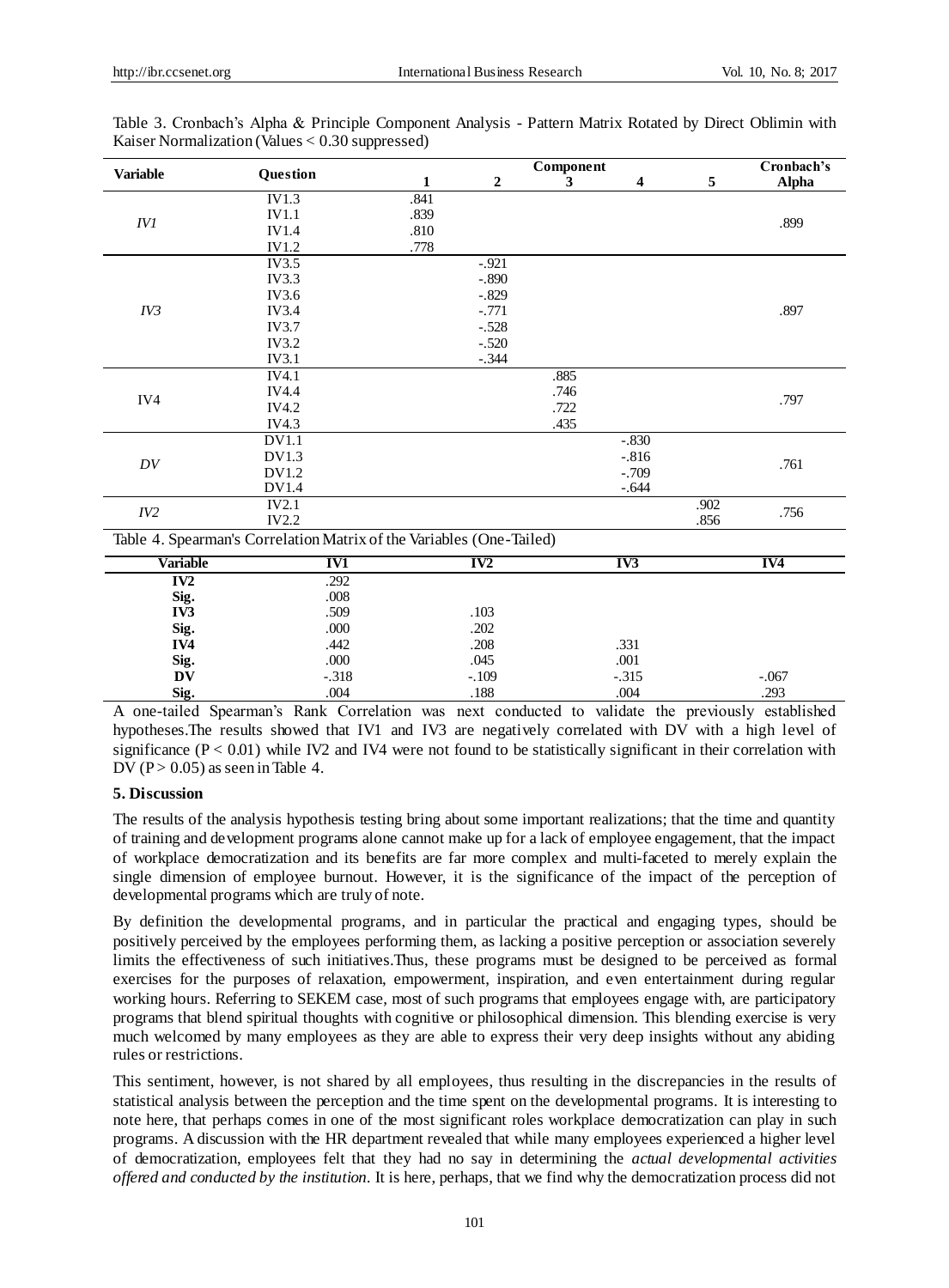reveal, nor could it predict, a lower level of burnout.

It is here, also, that institutions may fall into a dangerous caveat. As it is not important for employees to spend more time in developmental programs so as to reduce their burnout effect, a different phenomenon may emerge. Considering that the employees may not be interested, invested, or even willing to participate in (what may be mandatory) developmental programs, the opposite of the intended effect may occur. It is possible that the long time spent on developmental activities could increase the burnout effect if said employee was under work pressure and thus perceiving the developmental activities as another workload or as an irrelevant misplaced activity on top of one's regular list of responsibilities.

On further scrutiny of the lack of impact of workplace democratization on burnout, some possible explanations emerge. In particular, the aspect of company ownership or increased shared responsibility of the well-being of the organization may play a role in increasing the burnout and stress levels of employees.With employees sharing in the successes and failure of an institution, it is expected they would also share in shouldering responsibility. Democratization can still be used as a tool for reducing stress and burnout, but such possibilities are beyond the scope of this study.

As the self-actualization variable was considered to be statistically significant, it is then easy to say that self-actualization is an essential aspect of increasing employee satisfaction; however, the way to achieve such a sense is lost on most. In the case of a concept defined only in the most personal terms to the one experiencing it, it would be impertinent to assume that one can provide the path to such a sense of self and empowerment.The most that can be done, however, would be to discuss the path that SEKEM has used in an attempt to understand how to bring about such a sense to employees across Egypt, and perhaps the world. According to a manager at SEKEM when shown the results of the analysis, it was stated that:

"In SEKEM, self-actualization is realized when people's ideas and thoughts are appreciated and discussed. Most of SEKEM's developmental activities depend on introspection sessions that link people's minds together. It is the snowballing effect that is thus very much motivating for all participants as their ideas are fine-tuned and agreed upon. For this standpoint, there is a logical, direct connection between self-actualization and reducing the burnout effect."

# **6. Limitations**

The most significant limitation of the study comes from the ability to generalize.While attempts were made to randomize the respondents as much as possible, the results came from only a single organization and with a relatively small sample size. Further limitations are found in the nature of the organization selected.While SEKEM was selected due to its commitment to employee and human development, the number of companies in Egypt that can be considered comparable to SEKEM are few to none. As such, SEKEM's adherence and application of sustainable development principles makes it difficult to ascertain if the results from its employees can truly be applied elsewhere in Egypt.

# **7. Future Research**

The implications for future research are clear; increased empirical review of the factors impacting burnout. As this study was somewhat limited in scale, future research widening the scope of the study and going to various companies and increasing the sample size are required. Moreover, further research could be conducted into the relationship between the developmental programs instituted by an organization and the level of sense of self-actualization of employees as well as their sense of democratization.This could prove to be valuable in terms of understanding how to guide employees in reaching a higher sense of self and thus achieve higher job satisfaction, lower burnout, and reduce stress. Furthermore, studies examining the impact of workplace democratization in Egypt are needed moving ahead, especially since Egypt is (hopefully) entering a new era of freedom and democracy. Such concepts trickling down from the political level to the micro level on an organization scale should be studied extensively to help understand (as well as shape) the future of Egyptian business.

# **8. Conclusion and Recommendations**

It is increasingly apparent that organizations across the world hold the tools and ability to reduce employee burnout and thusly improve their own productivity. By implementing training and development programs, not only can an organization improve its employee's abilities, capacities, and competencies, but the threat of losing a significant portion of the employees' productive power can be significantly reduced.

On the issue of providing employees a sense of self-actualization, this aspect may be more difficult for organizations to emulate; especially in the context of what may be considered more *mundane* activities. However,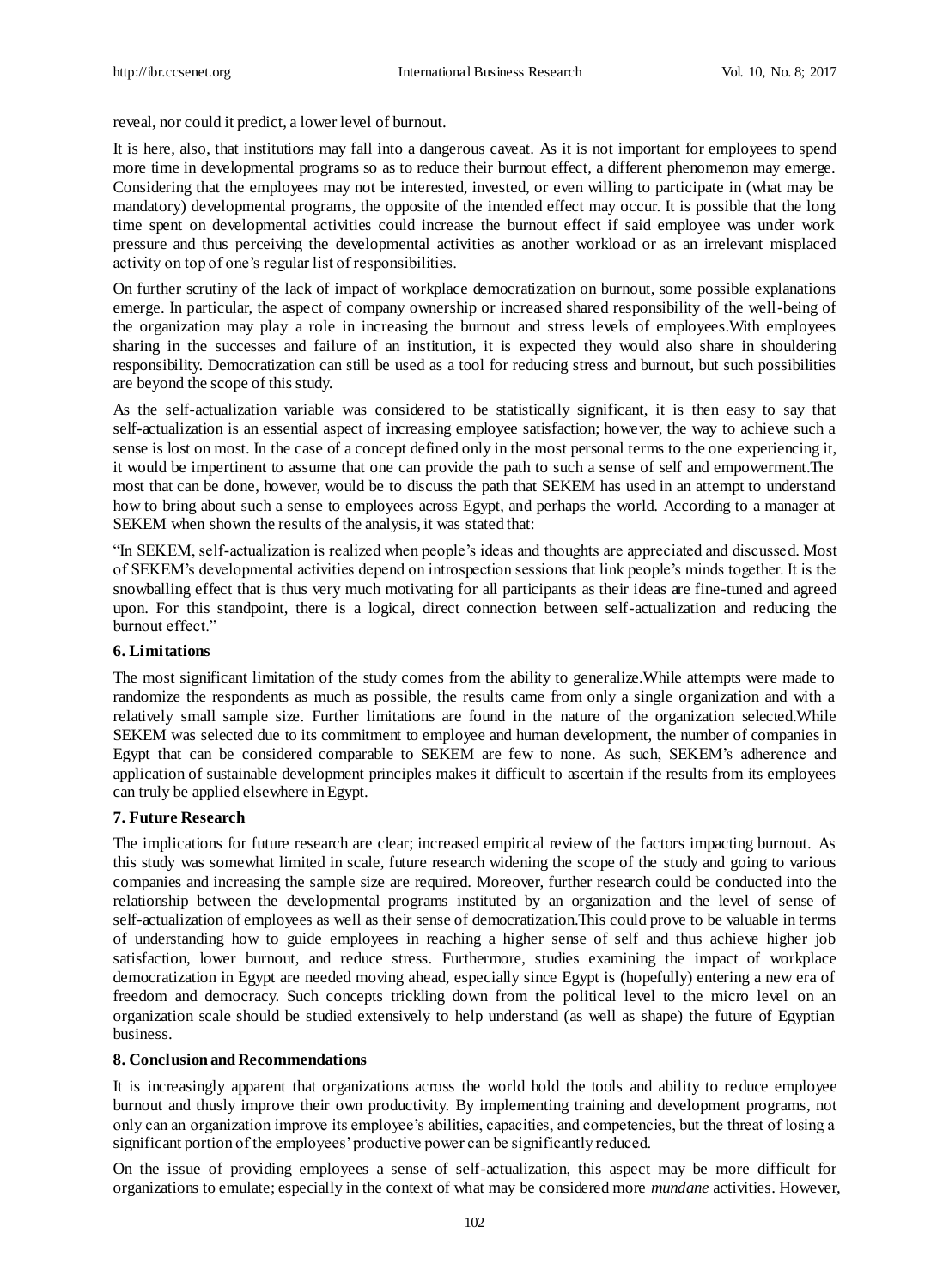this aspect does not have to be demonstrated within the confines of the actual work done.Through encouraging employees to engage in activities that would benefit the surrounding, the society and community, while fostering a sense of community, and even through developing the employees' knowledge, skills, and abilities, can all help in allowing employees to become more self-actualized and thus reduce the impact of employee burnout.

It is thus recommended that companies begin to explore the possibility of applying non-traditional training and development programs for its employees for both human development reasons as well as for the sake of fostering a higher sense of self.These programs can take influence from institutions like SEKEM in terms of the various activities that may encourage such positive energy; however the aspect of copying directly must be avoided.To each unique corporate culture goes its own development program which can bring about positive employee growth and empowerment. And it is through these programs that employees will begin to feel the sense of self as well as a sense of community and loyalty to the organization, thus increasing output as well as benefits to the surrounding society.

On another note, it would be dangerous to consider the lack of correlation of workplace democratization and employee burnout as a reason to limit a democratization process; the benefits of workplace democratization are well studied and shown in the literature. While democratization may not be directly related to reducing burnout, the increase in job satisfaction and gaining more insights from employees in the decision making process is more than sufficient to justify such an action.This is all also considering that the results of this study's analysis remain even under increased empirical scrutiny.

Another key takeaway of this study is in the discrepancy between the perception of the development activities and the actual time spent on them.This section clearly demonstrates that no matter the time spent on the developmental activities, it will not have an impact unless the employee is actually invested in the programs provided. As such, with this takeaway it is important to have a constant stream of employee feedback with any developmental programs conducted by the organization; as it is the acceptance of the programs which will eventually bring results and reduce employee burnout.

Realizing the human element in the organization, as a key factor for its success, is the first step in realizing the organization's full potential. By recognizing the factors reducing the value of one's human resources and by understanding the 'human' aspect of human resources, it is critical for utilizing and leveraging untapped productivity. Through this understanding, the beginning of a 'sustainable enterprise' can start to emerge.

#### **References**

- Bhuvanaiah, T., & Raya, R. P. (2014). Employee Engagement: Key to Organizational Success. *SCMS Journal of Indian Management*, *11*(4), 61-71.
- Chen, H., Wu, P., & Wei, W. (2012). New Perspective on Job Burnout: Exploring the Root Cause Beyond General Antecedents Analysis. *Psychological Reports*, *110*(3), 801-819. https://doi.org/10.2466/01.09.13.PR0.110.3.801-819
- Collom, E. (2001). Clarifying the Cross-Class Support for Workplace Democracy. *Berkeley Journal of Sociology*, 71-103.
- Cosby, D. M. (2014). Sustainability Program Leadership for Human Resource Development Professionals: A Competency Model. *Journal of Organizational Culture, Communication and Conflict*, *18*(2), 79-86.
- Demerouti, E., Bakker, A. B., & Leiter, M. (2014). Burnout and Job Performance: the Moderating Role of Selection, Optimization, and Compensation Strategies. *Journal of Occupational Health Psychology*, *19*(1), 96-107. https://doi.org/10.1037/a0035062
- Dong, Y., Seo, M. G., & Bartol, K. M. (2014). No Pain, No Gain: An Affect-Based Model of Developmental Job Experience and the Buffering Effects of Emotional Intelligence. *Academy of Management Journal*, *57*(4), 1056-1077. https://doi.org/10.5465/amj.2011.0687
- Dutton, J. E., & Heaphy, E. D. (2003). The Power of High-Quality Connections. *Positive Organizational Scholarship: Foundations of a New Discipline*, *3*, 263-278.
- Fritz, C., Lam, C. F., & Spreitzer, G. M. (2011). It's the Little Things that Matter: An Examination of Knowledge Workers' Energy Management. *The Academy of Management Perspectives*, *25*(3), 28-39. https://doi.org/10.5465/AMP.2011.63886528
- Goldstein, K. (1939). *The Organism: A Holistic Approach to Biology Derived from Pathological Data in Man*. New York: Zone Books. https://doi.org/10.1037/10021-000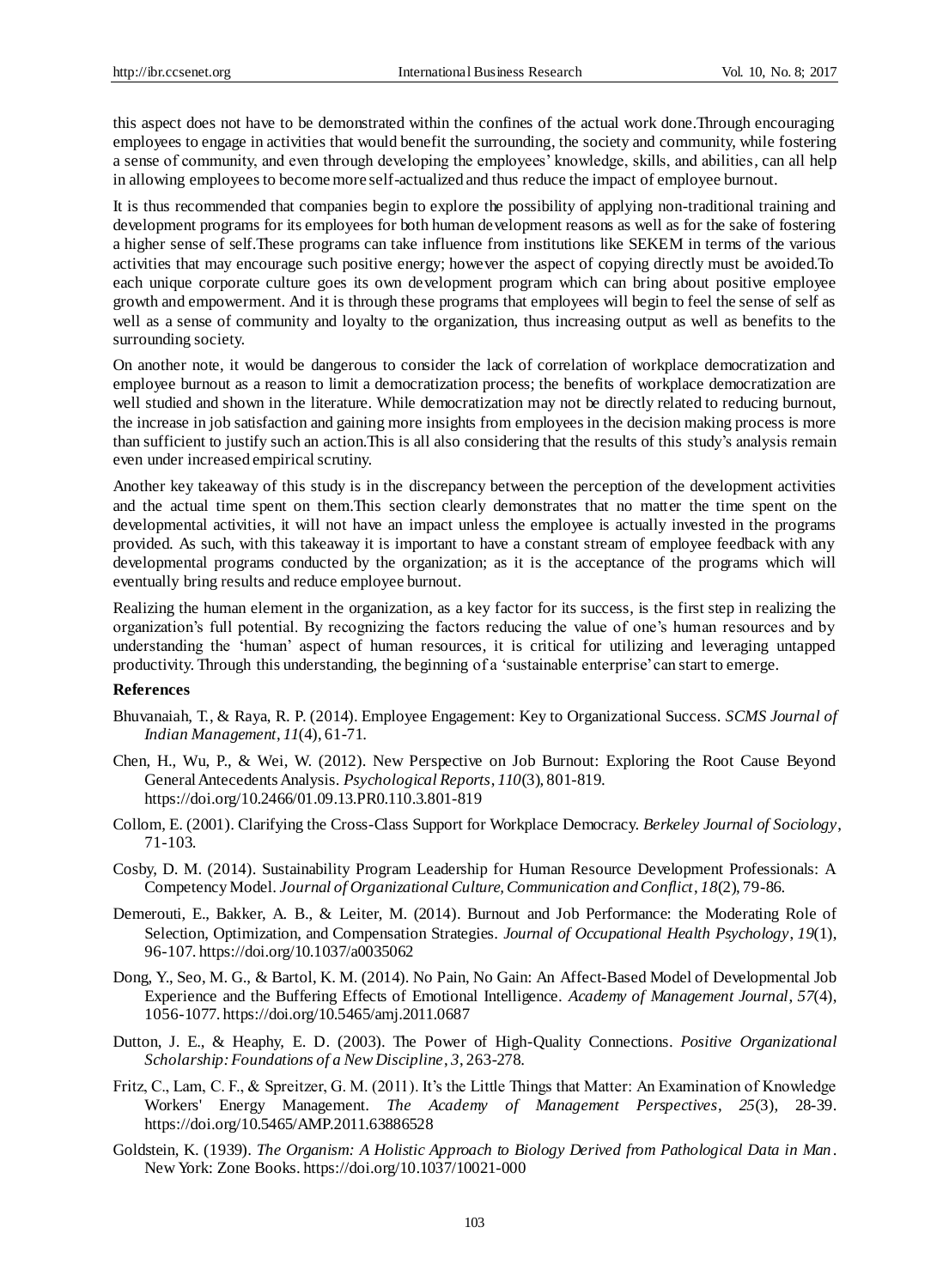- Grady, R. C. (1990). Workplace Democracy and Possessive Individualism. *Journal of Politics*, *52*(1), 146-166. https://doi.org/10.2307/2131423
- Harrison, J. S., & Freeman, R. E. (2004). Special Topic: Democracy in and Around Organizations: Is Organizational Democracy Worth the Effort? *The Academy of Management Executive*, *18*(3), 49-53. https://doi.org/10.5465/AME.2004.14776168
- Hollet-Haudebert, S., Mulki, J. P., & Fournier, C. (2011). Neglected Burnout Dimensions: Effect of Depersonalization and Personal Nonaccomplishment on Organizational Commitment of Salespeople. *Journal of Personal Selling & Sales Management*, *31*(4), 411-428. https://doi.org/10.2753/PSS0885-3134310404
- Holtzhausen, D. R. (2002). The Effects of Workplace Democracy on Employee Communication Behavior: Implications for Competitive Advantage. *An International Business Journal*, *12*(2), 30-48. https://doi.org/10.1108/eb046440
- James, W. (1890). *The Principles of Psychology (Volume 2)*. Henry Holt & Co. https://doi.org/10.1037/11059-000
- Jawahar, I. M. (2012). Mediating Role of Satisfaction with Growth Opportunities on the Relationship Between Employee Development Opportunities and Citizenship Behaviors and Burnout. *Journal of Applied Social Psychology*, *42*(9), 2257-2284. https://doi.org/10.1111/j.1559-1816.2012.00939.x
- Kar, S., & Suar, D. (2014). Role of Burnout in the Relationship between Job Demands and Job Outcomes among Indian Nurses. *VIKALPA*, *39*(4), 23-37. https://doi.org/10.1177/0256090920140403
- Khalil, D., Ramzy, O., & Mostafa, R. (2013). Perception towards Sustainable Development Concept: Egyptian Students' Perspective. *Sustainability Accounting, Management and Policy Journal*, *4*(3), 307-327. https://doi.org/10.1108/SAMPJ-01-2013-0008
- Luhman, J. T. (2006). Theoretical Postulations on Organization Democracy. *Journal of Management Inquiry*, *15*(2), 168-185. https://doi.org/10.1177/1056492605275419
- Maher, A., & El-Bedawy, R. (2014). Human Resources Management in Southeastern Asia's Local Government Case Study: Philippine and Thailand. *International Journal of Recent Advances in Organizational Behaviour and Decision Sciences*, *1*(2), 133-147.
- Markowitz, L. (1996). Employee Participation at the Workplace: Capitalist Control or Worker Freedom? *Critical Sociology*, *22*(2), 89-103. https://doi.org/10.1177/089692059602200205
- Maslow, A. H. (1943). A Theory of Human Motivation. *Psychological Review*, *50*(4), 370. https://doi.org/10.1037/h0054346
- Maslow, A. H. (1987). *Motivation and Personality* (3rd ed.). Addison-Wesley Educational Publishers Inc.
- Mason, R. M. (1982). *Participatory and Workplace Democracy: A Theoretical Development in Critique of Liberalism*. Southern Illinois University Press.
- Mortillaro, M., & Scherer, K. R. (2014). Stressed Out: How Stress Develops and How to Cope with it. *GfK Marketing Intelligence Review*, *6*(1), 16-21. https://doi.org/10.2478/gfkmir-2014-0003
- Mourad, M., Ennew, C., & Kortam, W. (2011). Brand Equity in Higher Education. *Marketing Intelligence & Planning*, *29*(4), 403-420. https://doi.org/10.1108/02634501111138563
- Ozsoy, Z. (2010). A True Understanding of Self for Self-Actualization. *The Fountain Magazine*.
- Quinn, R. W., Spreitzer, G. M., & Lam, C. F. (2012). Building a Sustainable Model of Human Energy in Organizations: Exploring the Critical Role of Resources. *The Academy of Management Annals*, *6*(1), 337-396. https://doi.org/10.1080/19416520.2012.676762
- R Core Team. (2014). R: A language and environment for statistical computing. R Foundation for Statistical Computing. Vienna, Austria. Retrieved from http://www.r-project.org/
- Ramzy, O., & Wahieb, R. (2012). Branding the Green Education: Challenges facing Implementation of Education for Sustainable Development in Egypt. *Discourse and Communication for Sustainable Education*, *3*, 83-99. https://doi.org/10.2478/v10230-012-0006-x
- Russ-Eft, D. F. (2014). Human Resource Development, Evaluation, and Sustainability: What are the Relationships? *Human Resource Development International*, *17*(5), 545-559. https://doi.org/10.1080/13678868.2014.954190